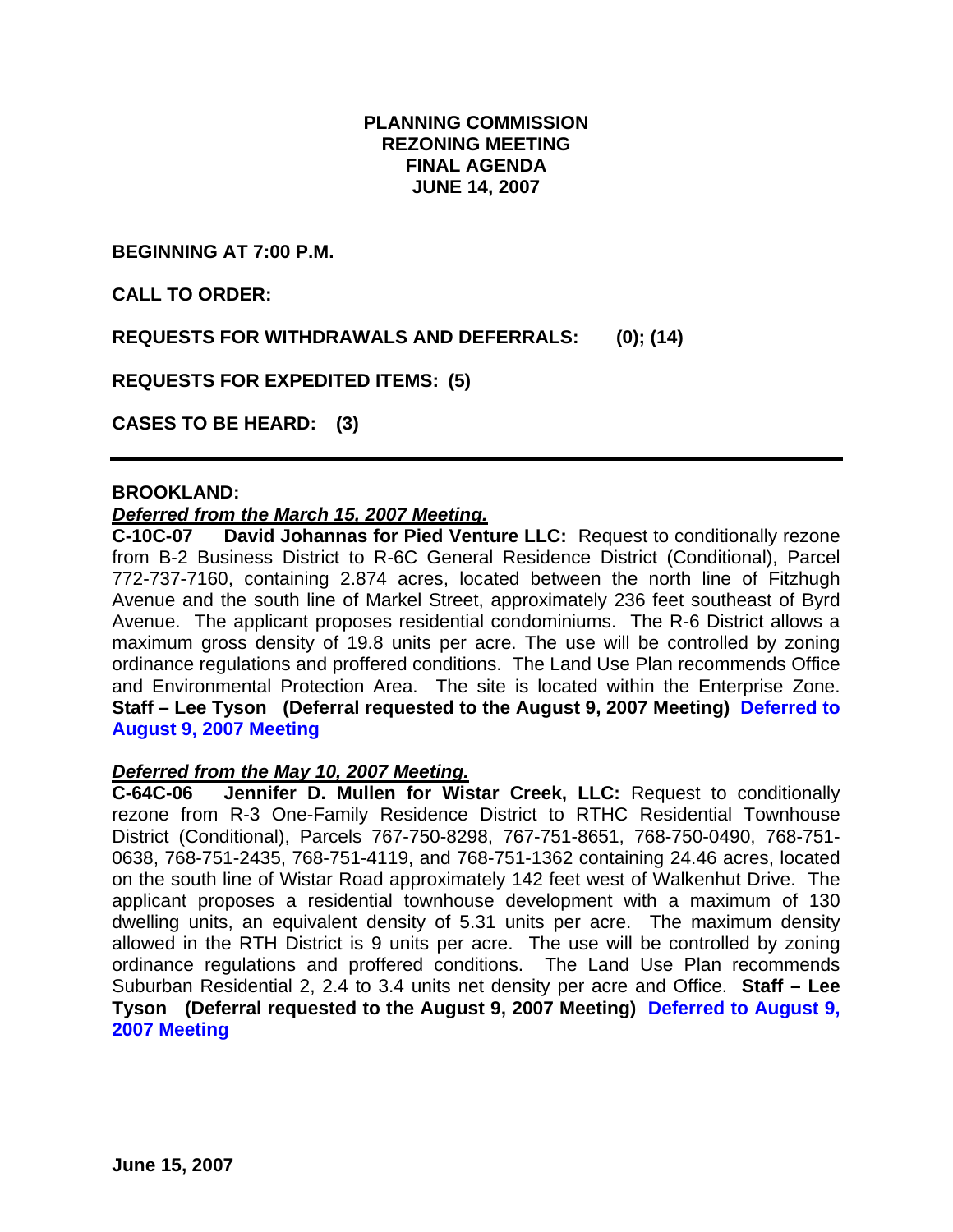# *Deferred from the May 10, 2007 Meeting.*

**C-20C-07 Meridian Manor, LLC:** Request to conditionally rezone from O-3 Office District and O-3C Office District (Conditional) to R-6C General Residence District (Conditional) and O-3C Office District (Conditional), Parcels 763-756-4328, 763-755 -1261 and 762-755-3882, containing approximately 31.7 acres, located on the north line of E. Parham Road approximately 510 feet west of Shrader Road and approximately 785 feet north of West Broad Street (U.S. Route 250) on the east line of Hollybrook Avenue at Lynn Avenue. The applicant proposes a gated community with up to 478 townhouse-style condominiums and multi-family apartments. The R-6 District allows a maximum gross density of 19.8 units per acre. The uses will be controlled by zoning ordinance regulations and proffered conditions. The Land Use Plan recommends Office. **Staff – Ben Sehl (Deferral requested to the July 12, 2007 Meeting) Deferred to July 12, 2007 Meeting**

**P-7-07 Brian Zachariasen:** Request for a Provisional Use Permit under Sections 24-58.2(a), 24-120 and 24-122.1 of Chapter 24 of the County Code in order to extend hours of operation beginning at 5:00 a.m. for Gold's Gym in the Shops at Willow Lawn, on part of Parcel 773-736-6272, located on the south line of West Broad Street (U.S. Route 250) approximately 460 feet east of Willow Lawn Drive. The existing zoning is B-2 Business District. The Land Use Plan recommends Commercial Concentration and Office. The site is in the Enterprise Zone. **Staff – Livingston Lewis (Expedited agenda requested) Recommended for Approval** 

## **VARINA:**

## *Deferred from the June 15, 2006 Meeting.*

**P-6-06 Ann Leonard Harris:** Request for a Provisional Use Permit under Sections 24-12.1(b) and 24-122.1 of Chapter 24 of the County Code in order to operate a bed and breakfast inn on Parcel 802-699-4985, located at the terminus of Equestrian Way in The Paddocks subdivision. The existing zoning is R-3 One Family Residence District. The Land Use Plan recommends Suburban Residential 1, 1.0 to 2.4 units net density per acre. **Staff – Rosemary Deemer Recommended for Denial** 

### *Deferred from the May 10, 2007 Meeting.*

**C-3C-07 J. Thomas O'Brien for The Tetra Group One, LLC:** Request to conditionally rezone from A-1 Agricultural District, R-3 One-Family Residence District, R-5 General Residence District and B-3 Business District to R-3C One-Family Residence District (Conditional), R-5C General Residence District (Conditional), and B-3C Business District (Conditional), Parcels 836-714-2353, 835-714-7916, 836-712- 7784, 835-713-1662 and 836-713-7564, containing approximately 79.769 acres (R-3C – 9.654 ac;  $R$ -5C – 9.305 ac; and B-3C – 60.810 ac), located between the north line of E. Williamsburg Road (U.S. Route 60), the south line of Old Williamsburg Road, the east line of Dry Bridge Road and the west line of Old Memorial Drive. The applicant proposes a mixture of uses including a single-family development, age-restricted multifamily dwelling units, and general business. The R-3 District allows a minimum lot size of 11,000 square feet and a maximum gross density of 3.96 units per acre. The R-5 District allows a maximum gross density of 14.52 units per acre. The uses will be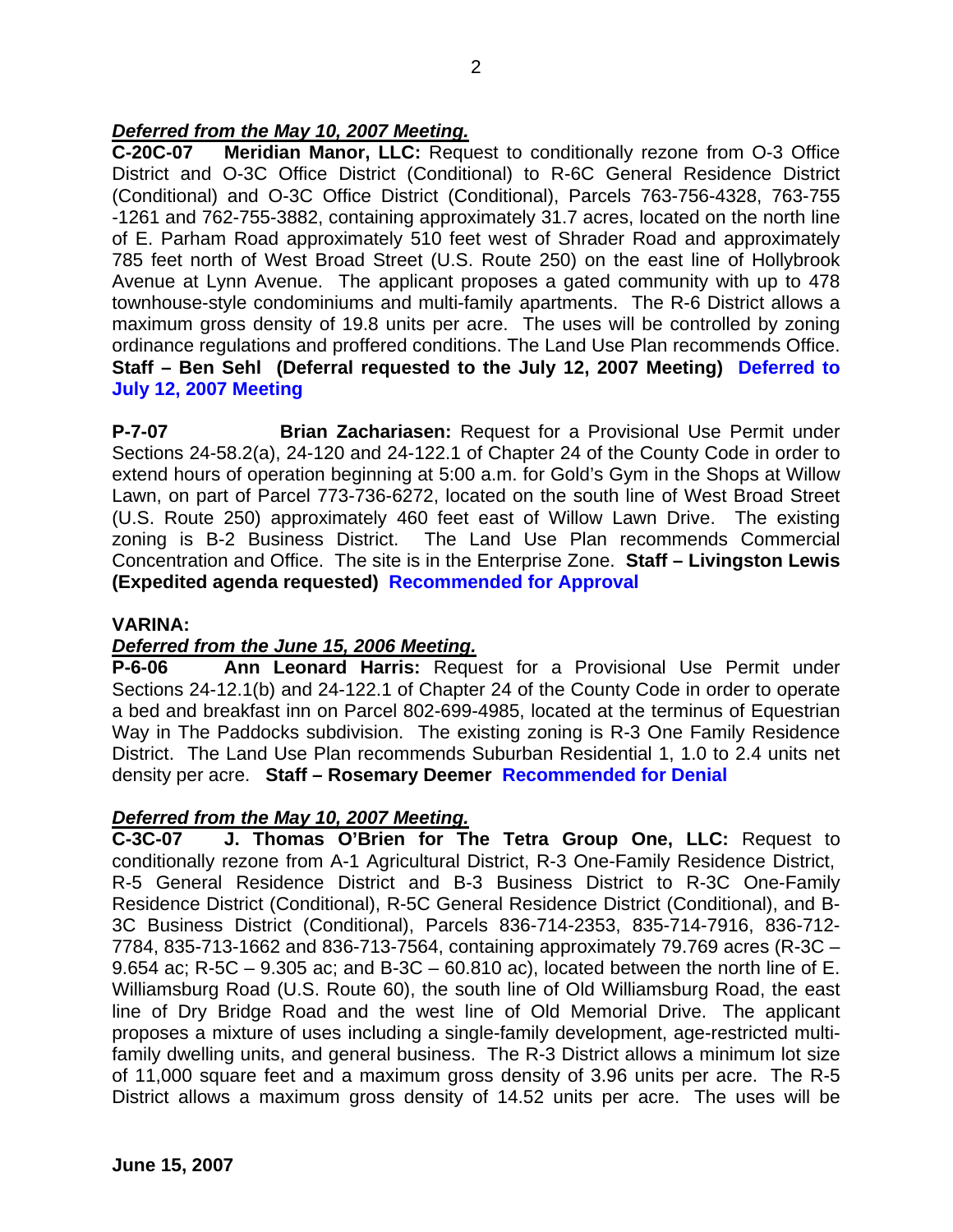controlled by zoning ordinance regulations and proffered conditions. The Land Use Plan recommends Suburban Residential 2, 2.4 to 3.4 units net density per acre, Office and Environmental Protection Area. The site is in the Airport Safety Overlay District. **Staff – Lee Tyson (Deferral requested to the July 12, 2007 Meeting) Deferred to July 12, 2007 Meeting**

**C-24-07 Rocky A. Ball:** Request to rezone from R-2A One Family Residence District and C-1 Conservation District to R-2A One Family Residence District, Parcel 855-698-9009, containing 5.044 acres, located on the west line of Elko Road approximately 652 feet south of Portugee Road. The applicant proposes the rezoning to accommodate an existing dwelling. The R-2A District allows a minimum lot size of 13,500 square feet and a maximum gross density of 3.23 units per acre. The use will be controlled by zoning ordinance regulations. The Land Use Plan recommends Rural Residential, 1.0 unit net density per acre, and Environmental Protection Area. **Staff – Ben Sehl (Expedited agenda requested) Recommended for Approval** 

**C-26C-07 Gloria L. Freye for B & B Properties LLC:** Request to amend proffered conditions accepted with Rezoning Case C-43C-92, on Parcel 809-713-6877, located on the south line of E. Williamsburg (U.S. Route 60) approximately 1,030 feet east of its intersection with Charles City Road and Brittles Lane. The applicant proposes to amend Proffers 2, 3 and 4 related to use restrictions, fencing and buffers, and add a new proffer related to freestanding, ground-mounted signage. The existing zoning is M-2C General Industrial District (Conditional). The Land Use Plan recommends Commercial Concentration. The site is in the Airport Safety Overlay District and the Enterprise Zone. **Staff – Livingston Lewis Recommended for Approval** 

**C-27C-07 WWLP Development, LLC:** Request to conditionally rezone from A-1 Agricultural District to R-2AC One Family Residence District (Conditional), Parcel 807- 702-3149, containing 3.66 acres, located on the north line of Midview Road approximately 160 feet west of N. Midview Road. The applicant proposes a single family residential subdivision of no more than 6 lots. The R-2A District allows a minimum lot size of 13,500 square feet and a maximum gross density of 3.23 units per acre. The use will be controlled by zoning ordinance regulations and proffered conditions. The Land Use Plan recommends Suburban Residential 1, 1.0 to 2.4 units net density per acre. **Staff – Lee Tyson Recommended for Approval** 

**P-8-07 Gloria L. Freye for Richmond 20 MHZ LLC:** Request for a Provisional Use Permit under Sections 24-95(a), 24-120 and 24-122.1 of Chapter 24 of the County Code in order to construct a telecommunications tower 157 feet in height on part of Parcel 829-712-4591, located on the west line of Beulah Road approximately 195 feet north of Treva Road. The existing zoning is R-3 One Family Residence District. The Land Use Plan recommends OS/R Open Space Recreation. **Staff – Lee Tyson (Deferral requested to the July 12, 2007 Meeting) Deferred to July 12, 2007 Meeting**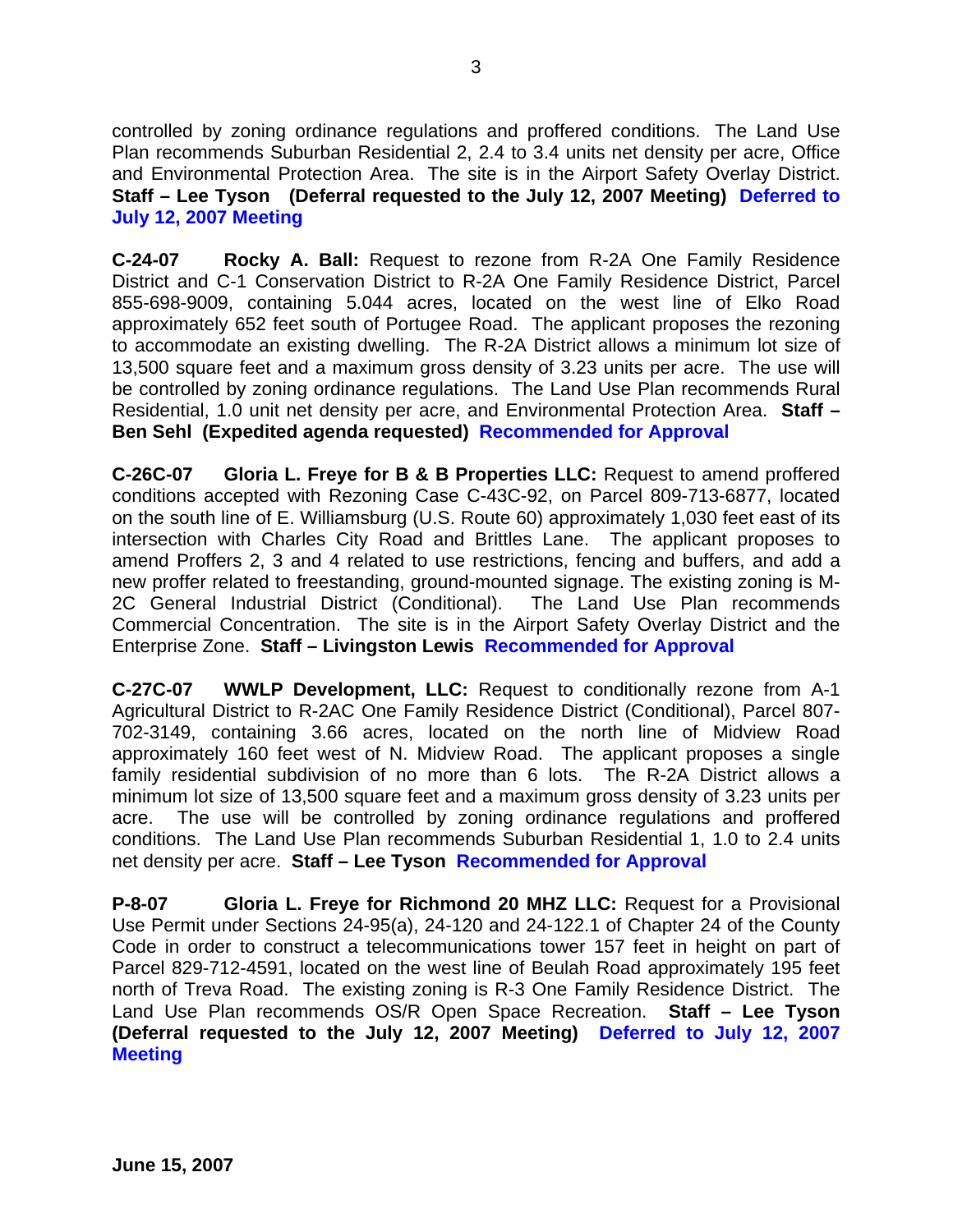## **FAIRFIELD:**

**C-28C-07 Tetra Investment Group 14 LLC:** Request to conditionally rezone from R-6 General Residence District and B-3C Business District (Conditional) to O-1C Office District (Conditional), Parcel 784-746-3173, containing 1.182 acres, located on the north line of Brook Run Drive (private) at Cliffbrook Lane, approximately 830 feet west of Brook Road (U. S. Route 1). The applicant proposes an office building. The use will be controlled by zoning ordinance regulations and proffered conditions. The Land Use Plan recommends Commercial Concentration. **Staff – Livingston Lewis (Deferral requested to the August 9, 2007 Meeting) Deferred to August 9, 2007 Meeting**

**C-29C-07 Caroline L. Nadal for Creighton & Laburnum LLC:** Request to conditionally rezone from A-1 Agricultural District, B-2C Business District (Conditional) and M-1C Light Industrial District (Conditional) to B-2C Business District (Conditional) and M-1C Light Industrial District (Conditional), Parcels 807-730-9116, 808-730-6309, -4825, -3946, -3162, -2377 and -6227, containing approximately 27.04 acres (B-2C 7.37 ac; M-1C 19.67 ac), located on the northwest intersection of N. Laburnum Avenue and Creighton Road. The applicant proposes retail and office/service uses. The uses will be controlled by zoning ordinance regulations and proffered conditions. The Land Use Plan recommends Office/Service, Suburban Residential 1, 1.0 to 2.4 units net density per acre and Environmental Protection Area. The site is in the Airport Safety Overlay District. **Staff – Lee Tyson (Deferral requested to the August 9, 2007 Meeting) Deferred to August 9, 2007 Meeting**

**P-9-07 Caroline L. Nadal for Creighton & Laburnum LLC:** Request for a Provisional Use Permit under Sections 24-58.2(a), 24-120 and 24-122.1 of Chapter 24 of the County Code in order to operate a 24-hour convenience store with gas pumps, on Parcel 808-730-6309, and part of Parcels 808-730-4825, -6227, and 807-730-9116 located at the northwest intersection of N. Laburnum Avenue and Creighton Road. The existing zoning is M-1C Light Industrial District (Conditional) and B-2C Business District (Conditional). The site is subject to pending rezoning case C-29C-07. The Land Use Plan recommends Office/Service. The site is in the Airport Safety Overlay District. **Staff – Lee Tyson (Deferral requested to the August 9, 2007 Meeting) Deferred to August 9, 2007 Meeting**

**C-30C-07 Bay Design Group for Lifestyle Builders & Developers:** Request to conditionally rezone from A-1 Agricultural District to R-5C General Residence District (Conditional), Parcel 781-756-5920 and part of Parcel 781-756-5960, containing 3.93 acres, located on the north line of Darracott Road approximately 965 feet west of its intersection with Villa Park Drive. The applicant proposes residential condominiums for sale. The use will be controlled by zoning ordinance regulations and proffered conditions. The Land Use Plan recommends Urban Residential, 3.4 to 6.8 units net density per acre. **Staff – Ben Sehl (Deferral requested to the July 12, 2007 Meeting) Deferred to July 12, 2007 Meeting**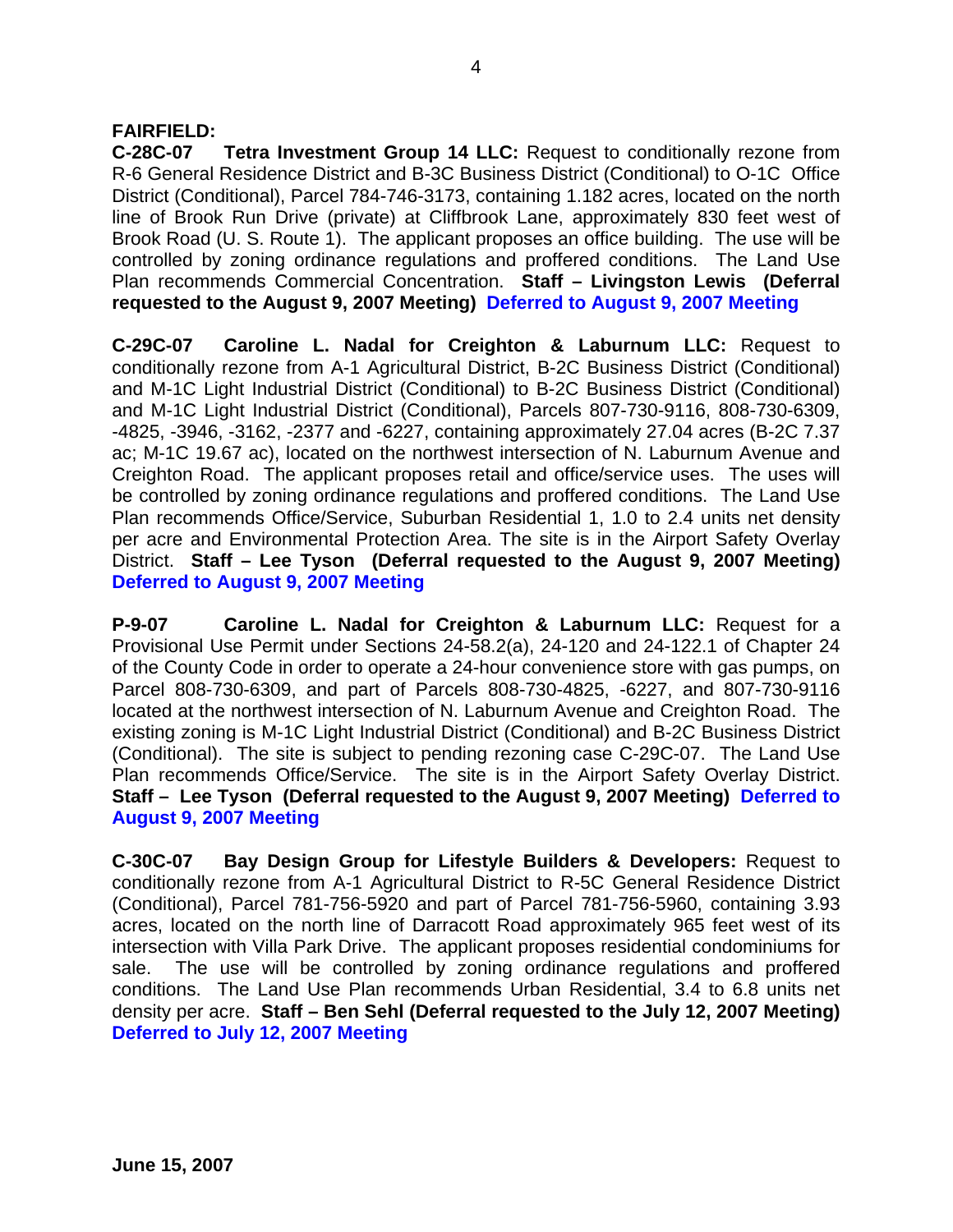## **THREE CHOPT:**

## *Deferred from the November 9, 2006 Meeting.*

**C-76C-05 Robert Atack for George M. Urban:** Request to conditionally rezone from A-1 Agricultural District to R-5C General Residence District (Conditional), Parcels 747-770-3395 and 746-770-9777, containing 11.18 acres, located on the west line of Nuckols Road approximately 350 feet north of New Wade Lane and between the south line of Hickory Park Drive and the north line of New Wade Lane. The applicant proposes a residential development of no more than 150 condominium units for sale. The R-5 District allows a density of 14.52 units per acre. The use will be controlled by zoning ordinance regulations and proffered conditions. The Land Use Plan recommends Rural Residential, Suburban Residential 2, (2.4 to 3.4 units net density per acre), and Environmental Protection Area. **Staff – Lee Tyson (Deferral requested to the July 12, 2007 Meeting) Deferred to July 12, 2007 Meeting**

### *Deferred from the March 15, 2007 Meeting.*

**P-16-06 Glenn Moore for Basilios E. Tsimbos:** Request for a Provisional Use Permit under Sections 24-58.2(d), 24-120 and 24-122.1 of Chapter 24 of the County Code in order to construct an outside dining area for a proposed restaurant on Parcel 761-754-1383, located on the east line of Skipwith Road approximately 350 feet south of West Broad Street (U. S. Route 250). The existing zoning is B-2C Business District (Conditional). The Land Use Plan recommends Commercial Arterial and Office. **Staff – Lee Tyson (Expedited agenda requested) Recommended for Approval** 

## *Deferred from the May 10, 2007 Meeting.*

**C-7C-07 Andrew M. Condlin for Farmer Properties, Inc.:** Request to conditionally rezone from A-1 Agricultural District to RTHC Residential Townhouse District (Conditional), Parcel 747-773-6860, containing 5.204 acres, located on the southeast line of Twin Hickory Road, approximately 800 feet northeast of Nuckols Road. The applicant proposes a residential townhouse development with a maximum of 28 units. The RTH District allows a maximum density of 9 units per acre. The use will be controlled by zoning ordinance regulations and proffered conditions. The Land Use Plan recommends Urban Residential, 3.4 to 6.8 net units per acre. **Staff – Livingston Lewis (Deferral requested to the August 9, 2007 Meeting) Deferred to August 9, 2007 Meeting**

**C-31C-07 Ralph Axselle, Jr. for HCA Health Services Of Virginia, Inc.:** Request to conditionally rezone from R-6 General Residence District to O-3C Office District (Conditional), part of Parcel 761-745-3004, containing 4.41 acres, located on the Henrico Doctors Hospital Campus approximately 575 feet south of Forest Avenue and 800 feet west of Skipwith Road. The applicant proposes hospital and offices uses. The uses will be controlled by zoning ordinance regulations and proffered conditions. The Land Use Plan recommends Semi-Public. **Staff – Lee Tyson (Expedited agenda requested) Recommended for Approval** 

**P-10-07 Gloria L. Freye for Richmond Strikers Soccer Club, Inc.:** Request for a Provisional Use Permit under Sections 24-95(a), 24-120 and 24-122.1 of Chapter 24 of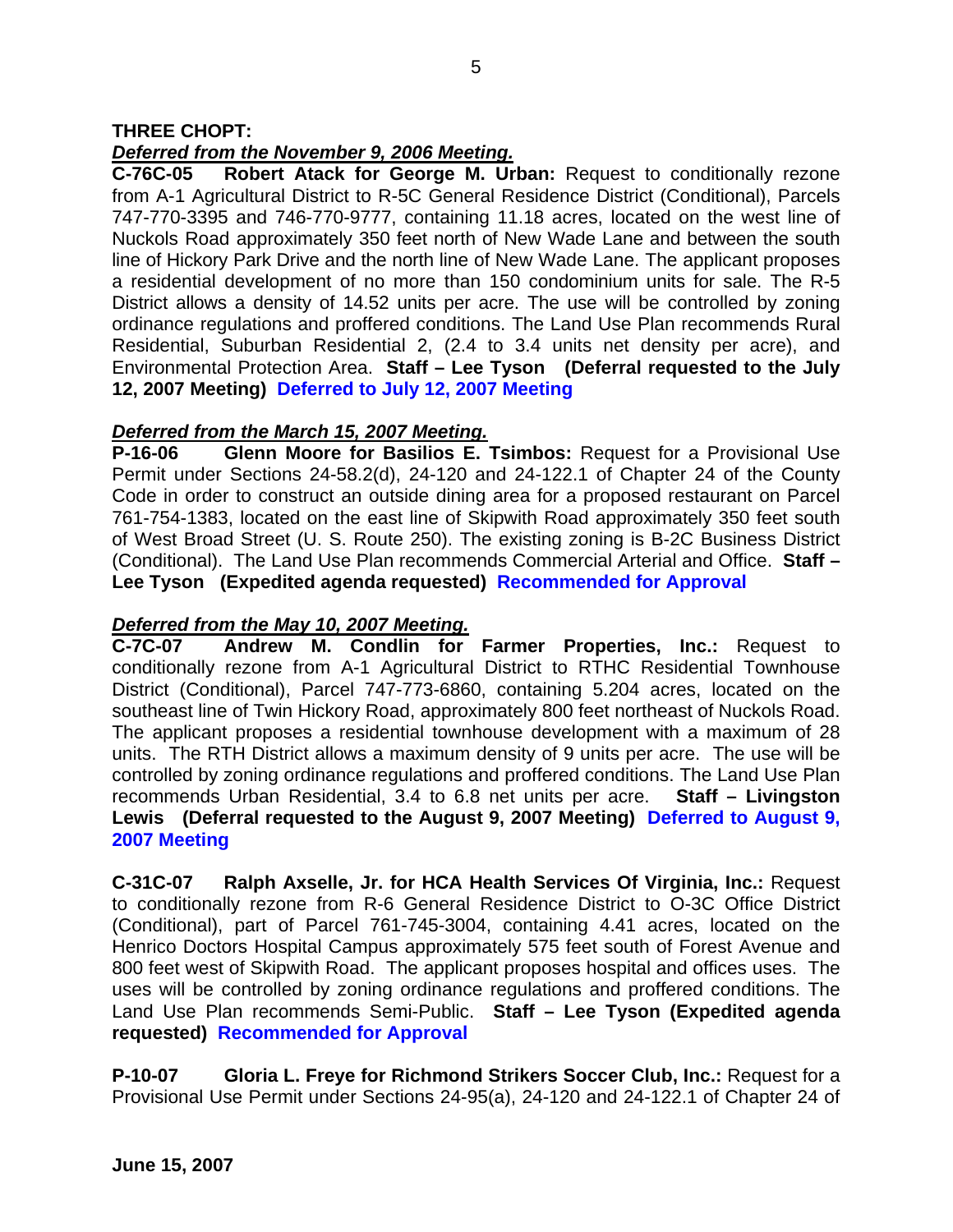the County Code in order to construct a telecommunications tower 157 feet in height, on part of Parcel 740-768-1098, located on the east line of Pouncey Tract Road approximately 900 feet south of Shady Grove Road. The existing zoning is A-1 Agricultural District. The Land Use Plan recommends Open Space/Recreation and Environmental Protection Area. **Staff – Livingston Lewis (Deferral requested to the July 12, 2007 Meeting) Deferred to July 12, 2007 Meeting**

**C-32-07 R + R Property Development, L.C.:** Request to rezone from R-5C General Residence District (Conditional) to B-1 Business District, part of Parcel 738- 761-6025, containing approximately 0.15 acre, located on the east line of Spring Oak Drive approximately 240 feet south of West Broad Street (U. S. Route 250). The applicant proposes a 30-foot easement for an access driveway to adjacent retail uses. The use will be controlled by zoning ordinance regulations. The Land Use Plan recommends Multi-Family Residential, 6.8 to 19.8 units net density per acre. The site is in the West Broad Street Overlay District. **Staff – Ben Sehl (Deferral requested to the July 12, 2007 Meeting) Deferred to July 12, 2007 Meeting**

## **TUCKAHOE:**

## *Deferred from the May 10, 2007 Meeting.*

**C-21C-07 The Rebkee Company:** Request to conditionally rezone from B-2C and B-3C Business Districts (Conditional) to B-2C Business District (Conditional), Parcels 738-742-5943, 738-742-6844 and 738-742-9542, containing approximately 2.59 acres, located on the north line of Patterson Avenue (State Route 6) between Careybrook and Lauderdale Drives. The applicant proposes a CVS Pharmacy and other retail uses. The use will be controlled by zoning ordinance regulations and proffered conditions. The Land Use Plan recommends Commercial Concentration and Environmental Protection Area. **Staff – Rosemary Deemer (Deferral requested to the July 12, 2007 Meeting) Deferred to July 12, 2007 Meeting**

**C-33C-07 Ann Michelle White:** Request to amend proffered conditions accepted with Rezoning Case C-68C-90, on Parcel 755-737-4001, located at the western terminus of Kingsthorpe Terrace in the Westham Manor subdivision. The applicant proposes to delete Proffer 9 related to building setback. All other proffers approved with the original rezoning case would remain in effect. The existing zoning is R-3C One Family Residence District (Conditional). The Land Use Plan recommends Suburban Residential 2, 2.4 to 3.4 units net density per acre. **Staff – Ben Sehl (Expedited agenda requested) Recommended for Approval** 

**APPROVAL OF MINUTES:** Planning Commission – May 10, 2007

Acting on a motion by **Mr. Jernigan**, seconded by the Planning Commission adjourned its meeting at **8:57 p.m.** on **June 14, 2007** .

View the Planning Commission agendas at